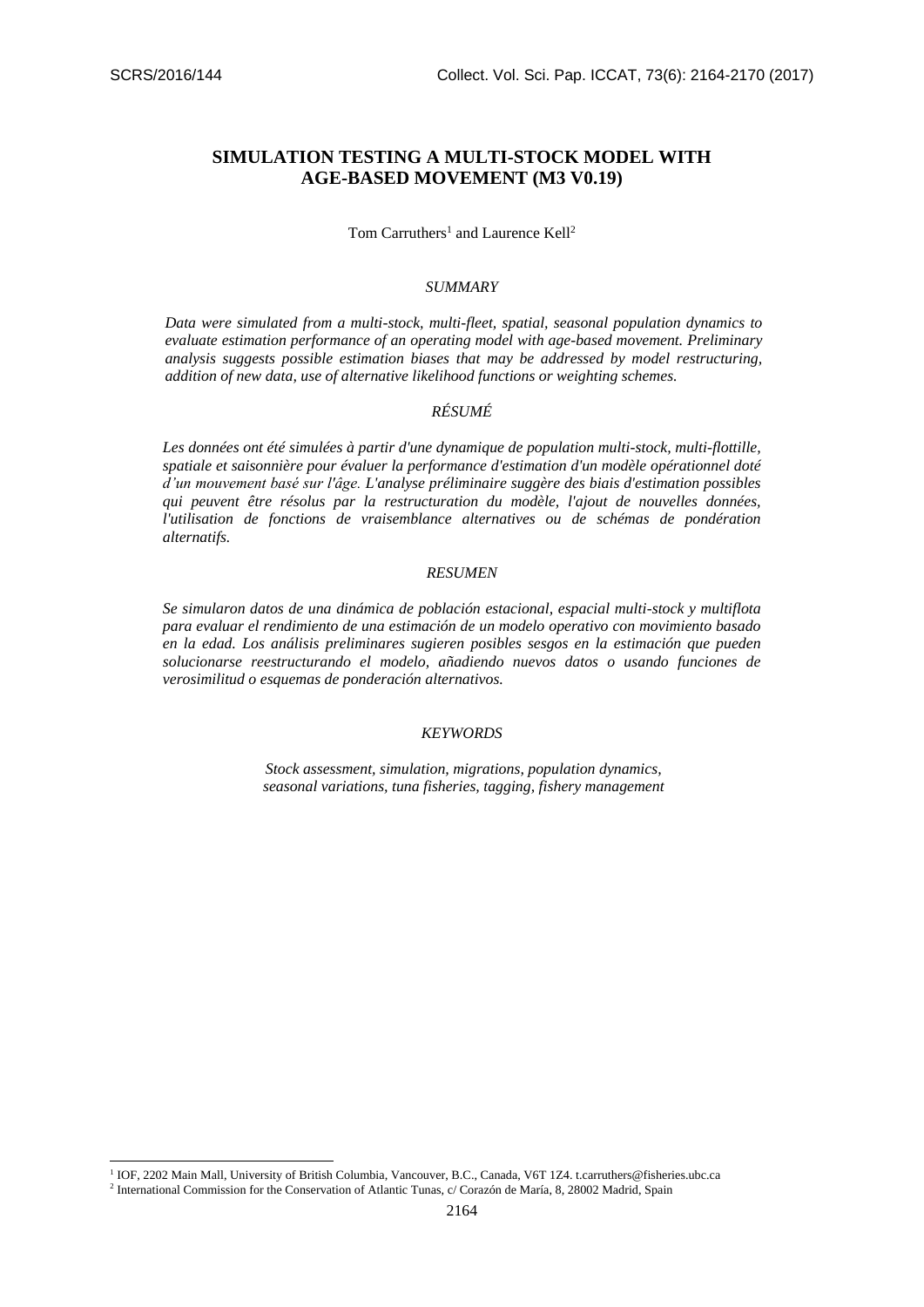### **1. Introduction**

A Management Strategy Evaluation (MSE, Butterworth 1999, Cochrane 1998, Punt *et al.* 2014) approach has been proposed for Atlantic bluefin tuna (SCRS 2013) as a suitable framework for providing robust management advice consistent with the precautionary approach (GBYP 2014). A principal task in the construction of an MSE framework is the development of operating models which represent credible hypotheses for population and fishery dynamics. Operating models are typically fitted to data to ensure that model assumptions and estimated parameters are empirically credible (Punt *et al.* 2014, e.g. CCSBT 2011).

Prior to fitting an operating model to real data it is necessary to validate the model by simulation testing. Validation provides a check for coding errors, appropriate weighting of various likelihood functions and also reveals model instability and estimation bias / precision (Deroba *et al.* 2014). In this paper we generated data from a simulated multi-stock, multi-fleet, spatial, seasonal population dynamics model to which we fitted the latest version of the M3 (v0.18) operating model.

### **2. Methods**

The updated version of the M3 operating model (v0.19) closely follows the equations described in Carruthers et al. 2015a (M3 operating model v0.15). Several modifications to the operating model were suggested following a meeting of the Core Modelling Group in Monterey (January 2016). The most important changes were:

- (1) a shift to age-based movement in which individuals of three discrete different age classes (e.g. ages 0-3, 4-8, 9+) exhibit important differences in migration;
- (2) initialization of the model at equilibrium fishing levels consistent with the average estimated over the first five model years;
- (3) modelling of a 'plus group' whereby individuals over a particular age (e.g. 25) aggregated in a single age class.
- (4) implement a 1 year lag between spawning biomass and recruitment (i.e. recruitment is predicted from spawning biomass in spawning areas in the spawning season of the previous year).

This new operating model (M3 v.0.19) was programmed in the non-linear optimization software ADMB (v11.4, 64bit, MinGW). A simulator (test unit) was also developed in the statistical environment R that uses identical equations and dimensions to the operating model (**Table 1**) and simple observation error models for the most common data types (**Table 2**).

The core differences between the simulator and the operating model relate to simplifications that are necessary to rapidly fit operating models to potentially sparse data: (i) the operating model uses a movement model parameterized as a gravity model; (ii) the operating model estimates 5-year blocks of recruitment deviations. The simplified gravity movement model aims to generalize spatial distribution rather than individually estimate all the movements from areas to areas (as in the simulator). Since the model is a statistical catch-at-length model, information about annual recruitment is smeared through the inverse age-length key and there is little information about individual recruitment events. In this test of the operating model, 5-year blocks of mean recruitment (e.g. 1951-1955, 1956-1960) were estimated but alternative forms include splines and mean smoothed recruitment.

The parameter ranges for the test unit are described in **Table 3**. A total of 64 simulations were undertaken in which a different level of each parameter was sampled from these distributions. Data were then simulated subject to an observation error model (also described in **Table 3**).

The age based movement was simulated to encapsulate a plausible hypothesis for Atlantic bluefin tuna dynamics (Figure 1, represents the equilibrium population distribution for each of these age classes). Age class 1 refers to a relatively sedentary juvenile stage (ages 0-3) that largely remain in a dedicated spawning area. Age class 2 are highly mobile adult fish (ages 4-8) that mix in two central areas during the second subyear but remain in their dedicated spawning area in subyear 1. The oldest age class (ages 9+) have intermediate mobility that is less seasonal.

The operating model was fitted to data using two weighting schemes for the various likelihood components of the global objective function (**Table 4**). The same random seed is preserved between runs so while the number of simulations is relatively low (64 in this preliminary simulation test) the results are directly comparable among likelihood weighting schemes.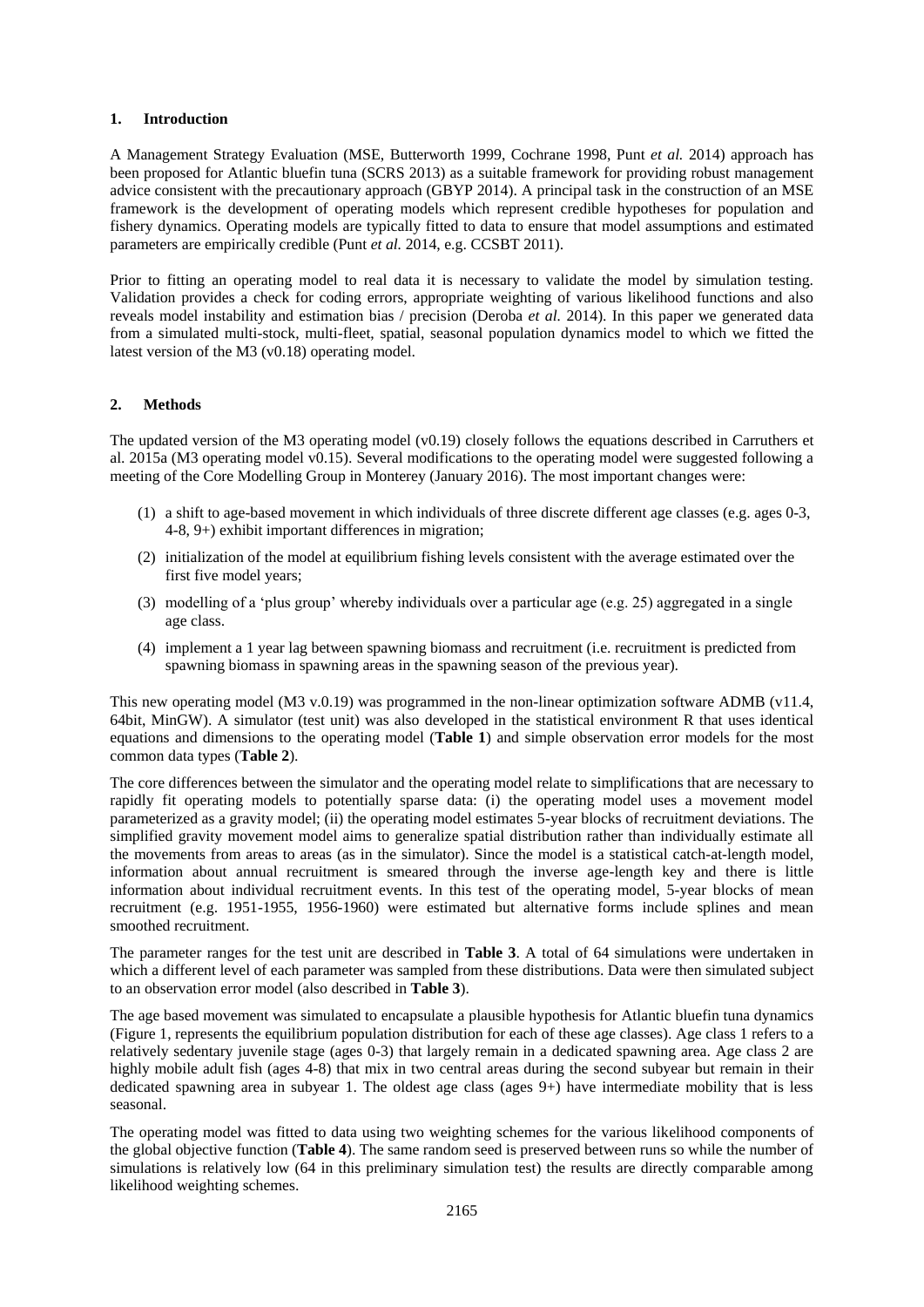Bias was evaluated in estimates of five variables and parameters of interest: (i) the fraction of spawning stock biomass in the spawning area during the spawning season (to evaluate estimation of spatial distribution and movement); (ii) current stock depletion (spawning stock biomass relative to unfished); (iii) current population biomass; (iv) current exploitation rate and; (v) unfished spawning biomass.

### **3. Results**

Bias in estimates of spawning stock biomass (bottom left plot, Figure 2) and spawning biomass distribution (top left panel, Figure 2) were underestimated by 5% for stock 1 (less spawning biomass in spawning area than simulated) and over estimated by 10% for stock 2 (more spawning biomass in spawning area than simulated). In general the range of biases for these estimated variables was much lower than the other quantities (depletion, current biomass and current fishing mortality rate). In general the capacity of the model to provide biased estimates is relatively high and indicates the need for further model development or the inclusion of other data sources.

The solution may be unrelated to data weighting: the alternative weighting scheme provided very similar estimation biases (**Figure 3**). Similarly, an operating model including the full movement matrix (which was simulated) did not improve the accuracy of model estimates (**Figure 4**).

## **4. Discussion**

Simulation testing is an invaluable tool in both checking that an estimation model is coded correctly but also for tuning the various aspects of the model to improve estimation performance. In this preliminary simulation test of the latest operating model (M3 v0.18) it is clear that estimation performance is relatively poor and there is a need for further exploration of model structure, weighting of data, prescription of likelihood functions, parameterization of movement processes. Simulation evaluation provides a principled and transparent means of developing more robust and accurate models.

An important avenue for development are additional data sources. For example there is interest in incorporating indices of spawning biomass such as larval surveys (Ingram *et al.* 2015). Stock- and region-specific data such as these may strongly constrain model estimation and improve the robustness. Various movement models are available including a detailed Markov movement model (a probability of moving from each area to each area in each time step), a gravity model (fractions in each area with a viscosity parameter to limit stock mixing) and a fractional model (a fully mixed stock in which a fixed fraction of individuals are found in each area in each time step). It is important to simulation test operating models using a test unit that generates these types of dynamics to understand what estimation scheme is robust to uncertainties (i.e. a 3 x 3 factorial simulation - estimation test). In this preliminary analysis, biases were unrelated to the use of a gravity vs a fully prescribed Markov matrix. This should be revisited in later versions of the operating model.

When catches are simulated that are occasionally very small, the log-normal observation error model of the operating model is essentially scale-less and can lead to strong negative bias in estimates of stock size. This is alleviated by using a normal (or least squares) likelihood component for catch observations. It is important therefore to evaluate the correct error structure for the real catch data to avoid this problem. Similarly a number of observation processes are assumed to follow multinomial model such as the length composition data and the electronic tag track data. It may be beneficial to investigate alternative likelihood functions such as a multivariate logistic function that are less likely to dominate the global objective function and overly strongly determine model fitting (particularly considering the likely quality of the catch composition data for bluefin tuna).

The simulation framework developed here allows for variability in a wide range of biological, fishery and observation processes (**Table 3**). Many other processes were not varied in this preliminary simulation test such as trends in growth, mortality, fishery selectivity, hyperstability in indices and patchiness in fishery data. This complexity allows for post-hoc evaluation of the processes most strongly linked to estimation bias. Perhaps biases were most prevalent where data were patchy or fishery size selectivity varied strongly between years. In such a case, alternative model structures and likelihood weighting schemes may be considered.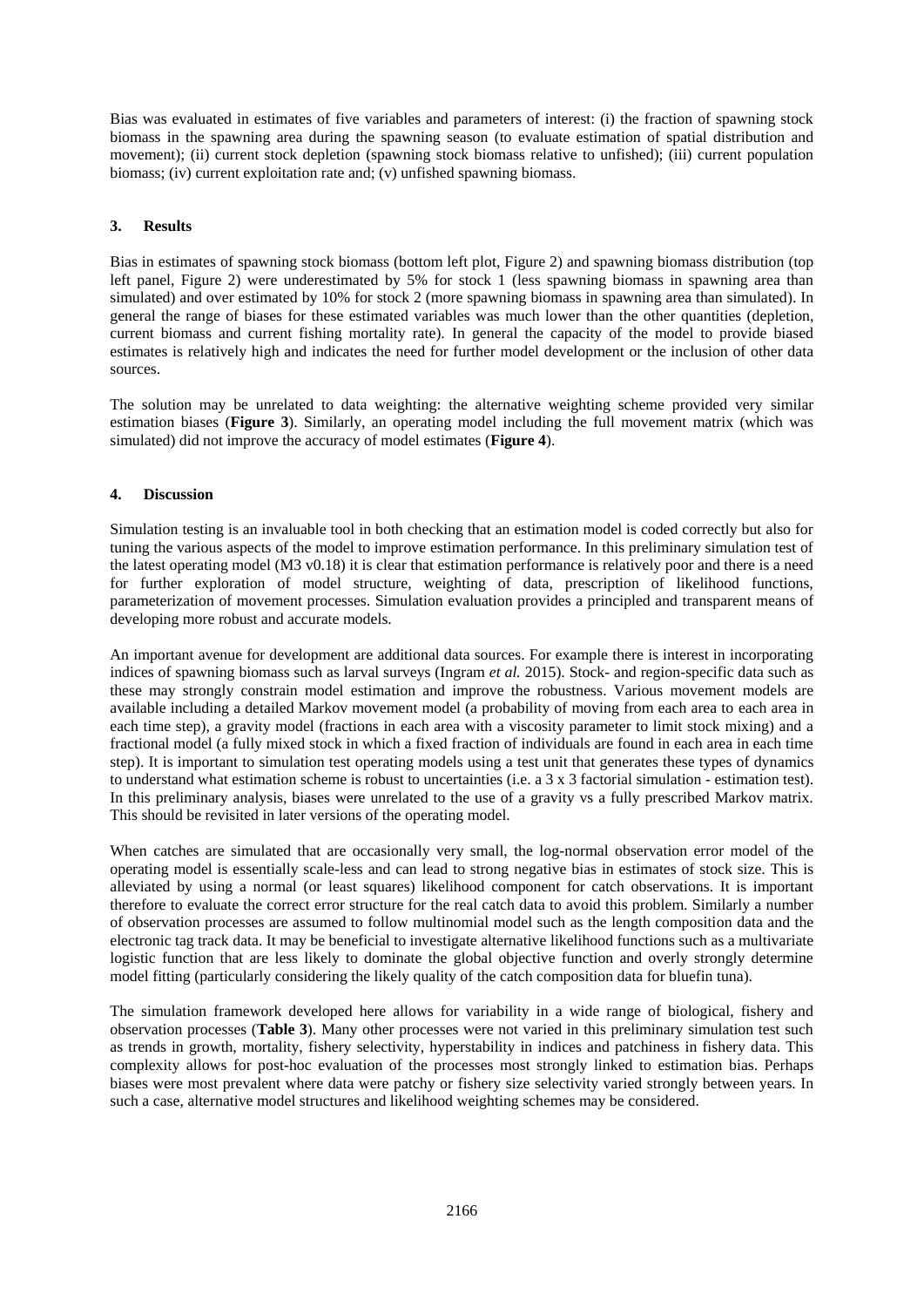It is valuable to develop simulation frameworks for population assessment models as the interaction of data and model structure are likely to be specific and not easily generalized. For example the finding that accurate estimation of stock trends were possible even though estimates of absolute stock size were biased (Deroba *et al.* 2014) were not consistent in an age-based movement population dynamics model for grouper (Carruthers *et al.* 2015). As data for fitting operating models become available, the simulator should be adjusted to best reflect the quality and quantity of the data in order to make model adaptations that are most appropriate. This simulation exercise was relatively compact and included 45 years, 2 seasons, 4 areas, 2 stocks and 2 fleet types. The final operating model for Atlantic bluefin tuna is likely to be closer to 55 years, 4 seasons, 11 areas, 2 (or 3) stocks and 10+ fleets and therefore proposes a substantially different estimation problem. The primary role of an early simulation test such as this is to check for programming errors and identify the appropriate areas for model development.

The simulation exercise described here is preliminary and should be improved by focusing on quantities that are most appropriate to management. For example accurate estimates of unfished stock size may be of less interest than estimates of current exploitation rate and biomass relative to MSY (i.e. an accurate Kobe plot).

#### **5. Acknowledgements**

This work was carried out by TC under the provision of the ICCAT Atlantic Wide Research Programme for Bluefin Tuna (GBYP), funded by the European Union, several ICCAT CPCs, the ICCAT Secretariat and by other entities (see: http://www.iccat.int/GBYP/en/Budget.htm). The contents of this paper do not necessarily reflect the point of view of ICCAT or other funders and in no ways anticipate ICCAT future policy in this area.

#### **References**

- Butterworth, D.S., Punt, A.E., 1999. Experiences in the evaluation and implementation of management procedures. ICES J. Mar. Sci. 56, 985-998.
- Carruthers, T.R., Walters, J.F., McAllister, M.K., Bryan, M.D. 2015. Modelling age-dependent movement: an application to red and gag groupers in the Gulf of Mexico. 72(8): 1159-1176. doi: 10.1139/cjfas-2014-0471
- CCSBT. 2011. Report of the Sixteenth Meeting of the Scientific Committee. Bali, Indonesia. Commission for the Conservation of Southern Bluefin Tuna. Available at: http://www.ccsbt.org/userfiles/file/docs\_english/meetings/meeting\_reports/ccsbt\_18/report\_of\_SC16.pdf
- Cochrane, K L., Butterworth, D.S., De Oliveira, J.A.A., Roel, B.A., 1998. Management procedures in a fishery based on highly variable stocks and with conflicting objectives: experiences in the South African pelagic fishery. Rev. Fish. Biol. Fisher. 8, 177-214.
- Deroba, J.J. et al. 2014. Simulation testing the robustness of stock assessment models to error: some results from the ICES strategic initiative on stock assessment methods. ICES. J. Mar. Sci. doi: 10.1093/icesjms/fst237.
- Ingram, G.W., Jr., D. Alvarez-Berastegui, P. Reglero, R. Balbín, A. García, and F. Alemany. 2015. Indices of larval bluefin tuna (*Thunnus thynnus*) in the Western Mediterranean Sea (2001-2013). Document SCRS/2015/035 (withdrawn)
- Punt, A.E., Butterworth, D.S., de Moore, C. L., De Oliveira, J. A. A., Haddon, M. 2014. Management strategy evaluation: best practices. Fish and Fisheries. doi: 10.1111/faf.12104.
- SCRS. 2013. Report of the 2013 Meeting on Bluefin Stock Assessment Methods. Gloucester, Massachusetts, United States – July 20 to 22, 2013.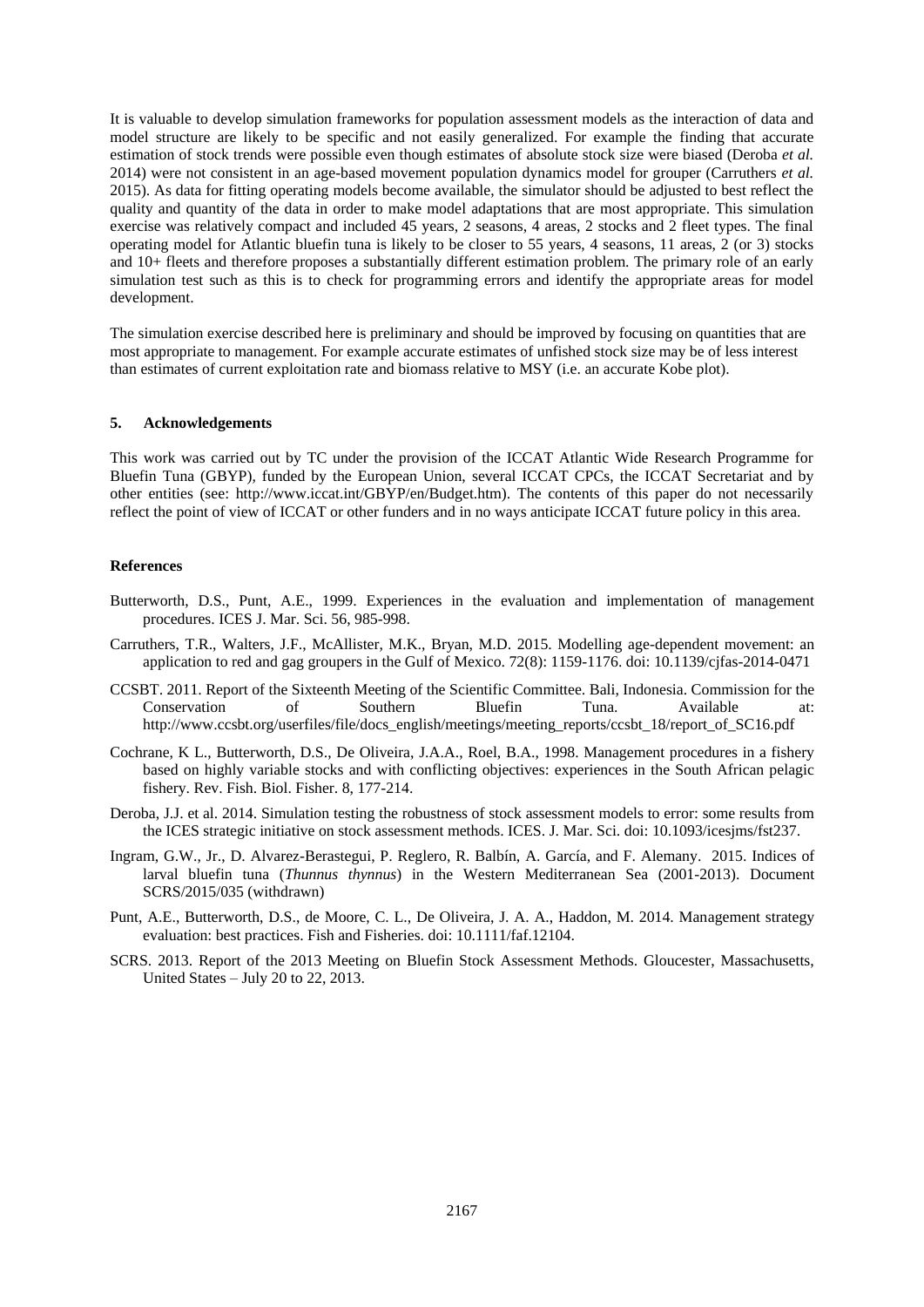**Table 1.** The dimensions and estimated parameters of the test unit simulator and operating model.

| <b>Model dimension</b>       |                                        |                         |
|------------------------------|----------------------------------------|-------------------------|
| Number of fleets             | $n_f$                                  | $\overline{c}$          |
| Number of areas              | $n_r$                                  | 4                       |
| Maximum age (plus group)     | $n_a$                                  | 25                      |
| Number of years              | $n_v$                                  | 45                      |
| Number of subyears (seasons) | $n_{m}$                                | 2                       |
| Number of stocks             | n <sub>s</sub>                         | $\overline{c}$          |
|                              |                                        |                         |
|                              |                                        | <b>Number estimated</b> |
| <b>Estimated parameter</b>   |                                        |                         |
| Unfished recruitment         | $n_{\rm s}$                            | 2                       |
| Length a modal selectivity   | $n_f$                                  | 2                       |
| Precision of selectivity     | $n_f$                                  | $\overline{2}$          |
| Dome-shape of selectivity    | $n_f$                                  |                         |
| Recruitment deviations       | $n_s * n_v/5$                          | 18                      |
| Fleet catchability           | $n_f$                                  | 2                       |
| Movement                     | Up to: $(n_r-1) \cdot (n_r) \cdot n_m$ | 48                      |

**Table 2.** Observation error models used in both simulation and estimation.

| Type of data                                    | <b>Disaggregation</b>      | <b>Likelihood function</b> |
|-------------------------------------------------|----------------------------|----------------------------|
| Total catches (weight)                          | year, subyear, area, fleet | Log-normal                 |
| Index of vulnerable biomass (e.g. a CPUE index) | year, subyear, area, fleet | Log-normal                 |
| Length composition                              | year, subyear, area        | Multinomial                |
| Electronic tag (known stock of origin)          | stock, year, subyear, area | Multinomial                |
| Stock of origin                                 | year, subyear, area        | Multinomial                |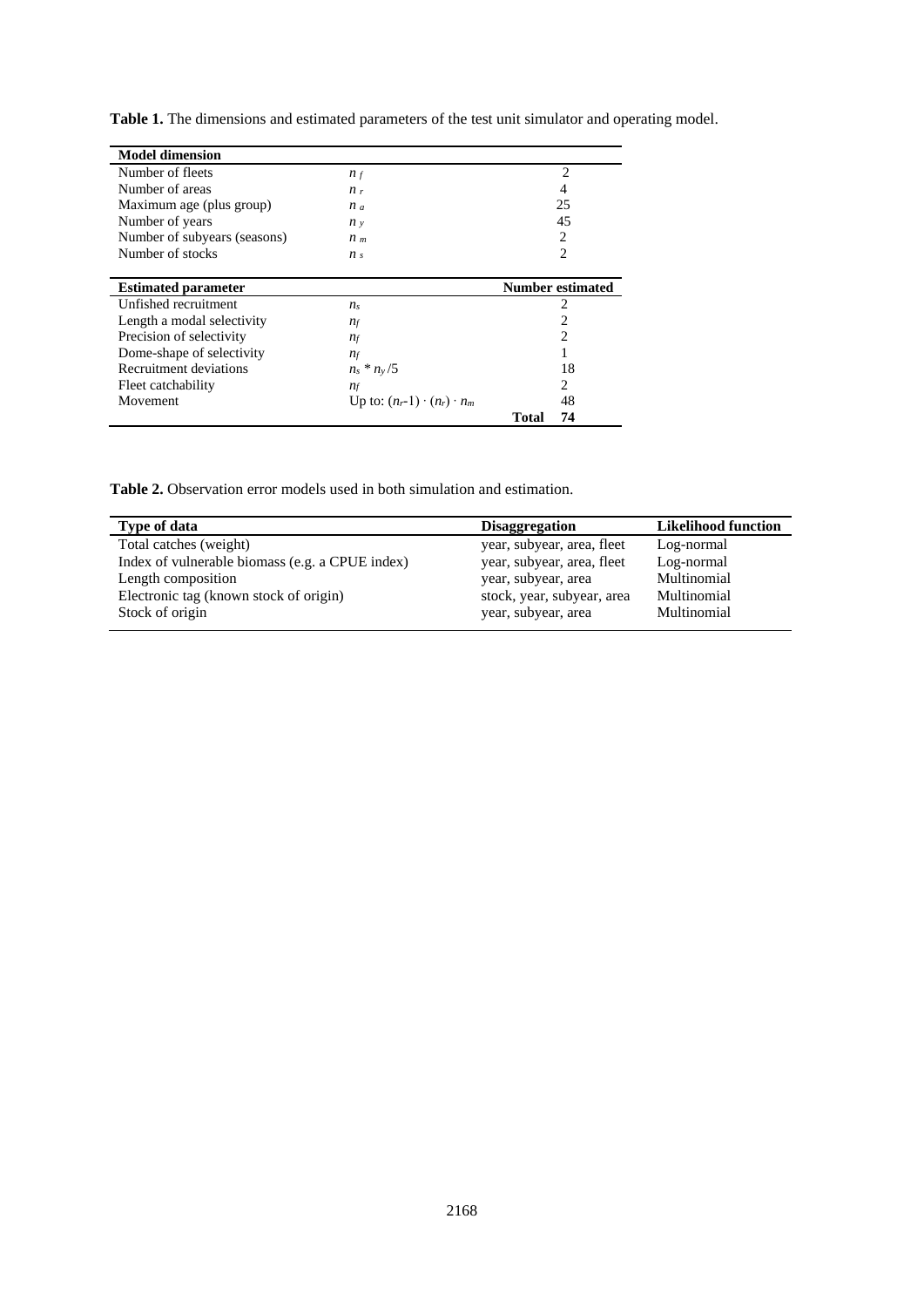**Table 3**. Specification of simulations.

|              | Parameter / variable                                                     |       | <b>Uniform</b>   |           | <b>Normal</b> |           |
|--------------|--------------------------------------------------------------------------|-------|------------------|-----------|---------------|-----------|
|              |                                                                          | value | LB               | <b>UB</b> | <b>Mean</b>   | <b>CV</b> |
|              | Depletion stock 1                                                        |       | 0.05             | 0.25      |               |           |
|              | Depletion stock 2                                                        |       | 0.3              | 0.4       |               |           |
|              | Inverse logit movement (inter simulation variability)                    |       |                  |           | 1             | 0.2       |
|              | Unfished recruitment stock 1                                             |       | 232k             | 449k      |               |           |
|              | Unfished recruitment stock 2                                             |       | 38k              | 75k       |               |           |
|              | Steepness stocks 1 and 2                                                 |       | 0.354            | 0.65      |               |           |
|              | Growth rate $\kappa$ stock 1                                             |       | 0.087            | 0.091     |               |           |
| Biological   | Growth rate $\kappa$ stock 2                                             |       | 0.091            | 0.095     |               |           |
|              | Maximum length stock 1                                                   |       | 313              | 317       |               |           |
|              | Maximum length stock 2                                                   |       | 318              | 341       |               |           |
|              | Age at maturity stock 1                                                  |       | 3.5              | 4.5       |               |           |
|              | Age at maturity stock 2                                                  |       | 8.5              | 9.5       |               |           |
|              | Autocorrelation in recruitment deviations stocks 1 and 2                 |       | $\boldsymbol{0}$ | 0.5       |               |           |
|              | Variability in recruitment deviations (normal CV)                        |       | 0.1              | 0.3       |               |           |
|              | Trajectory in current fishing mortality (fleet 1 and 2) % $y^{-1}$       |       | $-2$             | 5         |               |           |
|              | Ratio of current fishing mortality rate (F fleet 1 / F fleet 2)          | 1     |                  |           |               |           |
|              | Minimum length at maximum selectivity (fleet 1 and 2)                    |       | 160              | 200       |               |           |
|              | Selectivity at maximum length fleet 1                                    |       | 1                | 1         |               |           |
| Exploitation | Selectivity at maximum length fleet 2                                    |       | 0.7              | 1         |               |           |
|              | Number of spool up initialization years                                  | 20    |                  |           |               |           |
|              | Years of 'representative' exploitation used in spool up                  | 5     |                  |           |               |           |
|              | Bias in catches across simulation                                        |       |                  | none      |               |           |
|              | Imprecision in catches (year, subyear, area, fleet)                      |       |                  |           | 1             | 0.2       |
|              | Number of annual catch at length observations                            |       | 2000             | 5000      |               |           |
| Obs. model   | Number of electronic tagging transitions                                 |       | 1000             | 2000      |               |           |
|              | Number of stock-of-origin observations<br>Hyperstability in master index |       | 1000             | 2000      |               |           |
|              |                                                                          |       |                  | none      |               |           |

# **Table 4**. Weightings for likelihood components.

| Data type                                                     | Catch | Length<br>comp. | <b>Stock of</b><br>origin | Electronic<br>tag tracks | Recruit.<br>devs | Mov. par.<br>penalty | Sel. Par.<br>penalty |
|---------------------------------------------------------------|-------|-----------------|---------------------------|--------------------------|------------------|----------------------|----------------------|
| Default weighting                                             |       | 1/1000          | 1/10                      | 1/10                     |                  |                      |                      |
| Alternative weighting                                         | 10    | 1/100           | 1/10                      | 1/100                    |                  |                      |                      |
| Typical unweighted<br>contribution max.<br>posterior density. | $-2k$ | 680k            | 440                       | 6k                       | 30               | 30                   | 30                   |